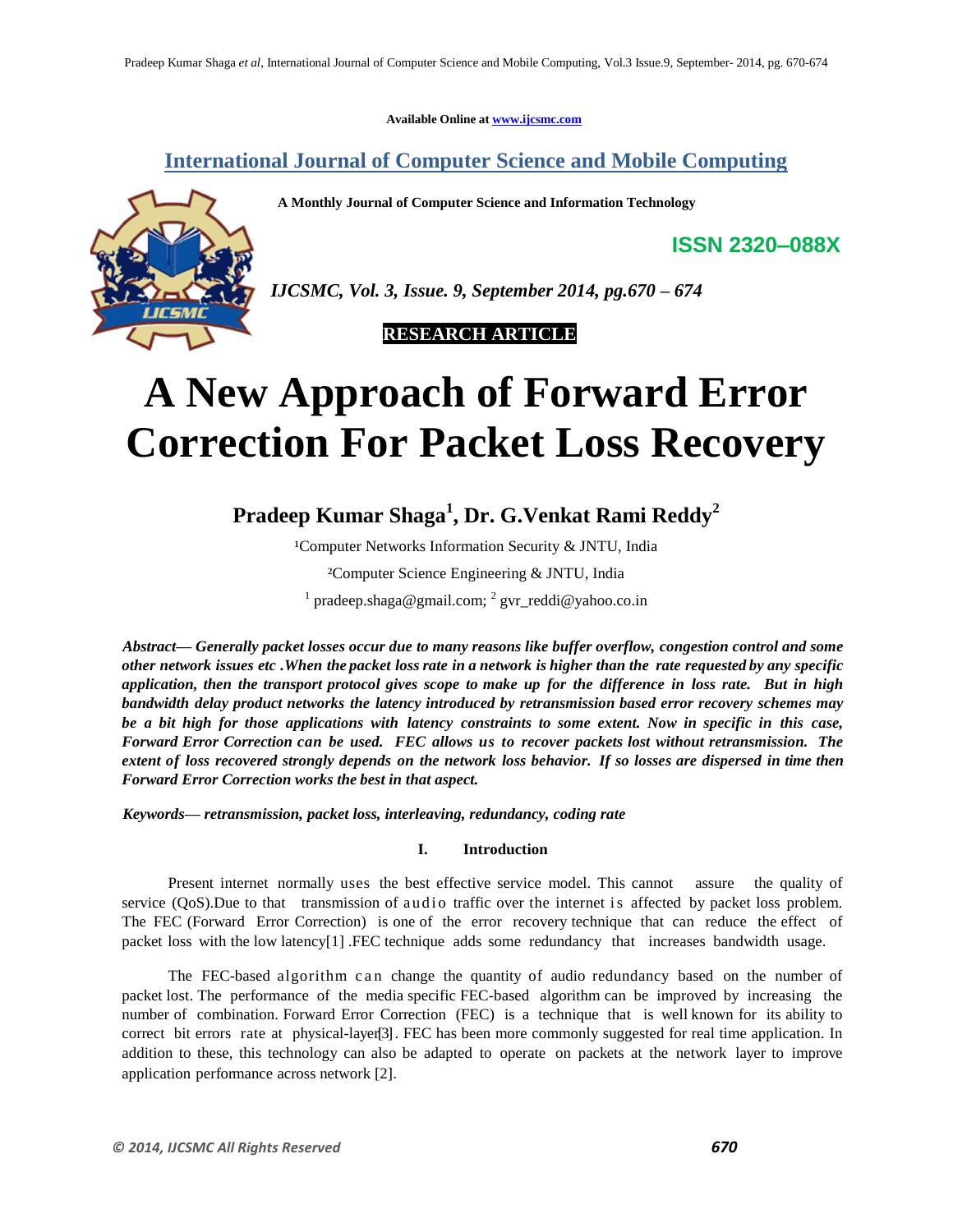## **NETWORK-LAYER LOSS:**

It is generally employed on this technologies:

- First one is Time Division Multiplexing (TDM) Private Line
- Second one is Internet Protocol (IP)Virtual Private Network (VPN)
- And the last one is Frame Relay or Asynchronous Transfer Mode (ATM)

TDM private lines are connected in a point-to-point fashion between two enterprise locations. A dedicated physical circuit is established and maintained through a service provider's network to provide this type of service.TDM is used as for provision and guarantee of bandwidth within the circuit. Because there is no statistical multiplexing at packet level, there will be no packet loss with this technology.

Frame Relay and Asynchronous Transfer Mode (ATM) are packet switching technologies. That are employed by service providers to deliver WAN services[5]. Service providers employ these technologies because they allows physical links within the service provider's network that is to be shared among the provider's many customers. Statistical multiplexing helps in achieving this.

IP VPNs depend on the Internet to connect remote enterprise locations.VPN technology is used for guarantee privacy of enterprise traffic as it traverses the Internet. As the usage of internet increases rapidly and cost of Internet access continues to fall and as enterprises grow more comfortable with maturing VPN technology, this option is becoming more and more commonplace in enterprise environments. As a result packet loss on the Internet can be quite high — usually much worse than a typical service provider's Frame Relay or ATM network[6]. It should be noted that the characteristics of an IP multicast channel are different from those of an (ATM) or integrated services digital network (ISDN) channel[4]. In addition, there is a wider range of loss levels in these types of environments.



Figure: Packet Level FEC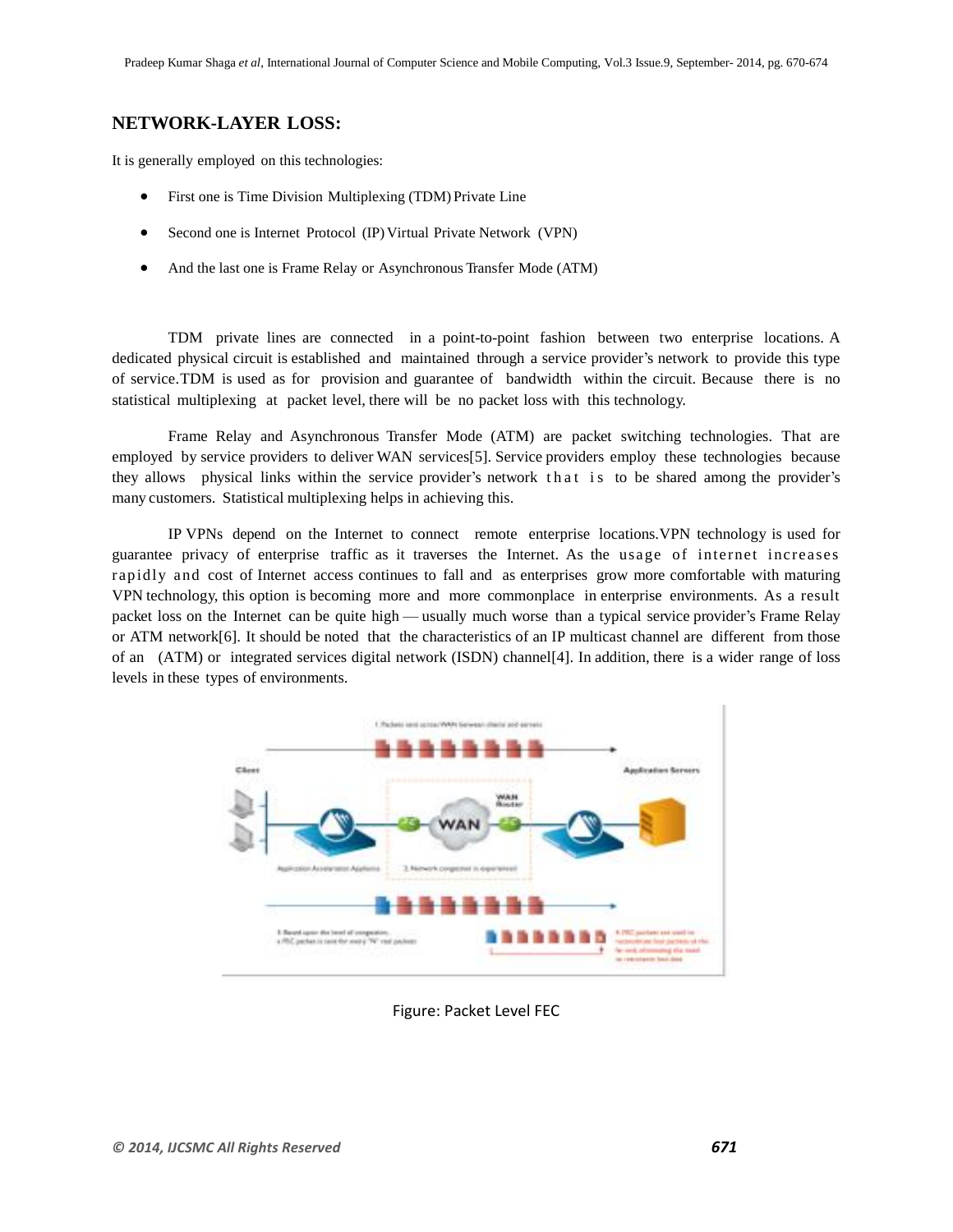

Figure: Packet Loss Probability

#### **II. LITERATURE SURVEY**

#### **Forward Error Correction**:

FEC is the process in which some duplicate data (repair data) is sent along with the original data in order to avoid the process of retransmission this is known as controlled redundancy [8], it will be used to recover the lost data at receiver end. Because of the requirements on the delay time [4].So Forward Error Correction is suggested to be used in the real time applications such as Real Time Transport Protocol(RTP). the redundancy of this data should be maintained minimal To avoid the transmission delay. FEC can be done by adding the repair data streams to the original data which is to be recovered from them if any loss happened during transmission[9].

FEC Broadly divided into two types

- 1. Media Independent FEC
- 2. Media dependent FEC



Figure: A Taxanomy of sender-based repair technique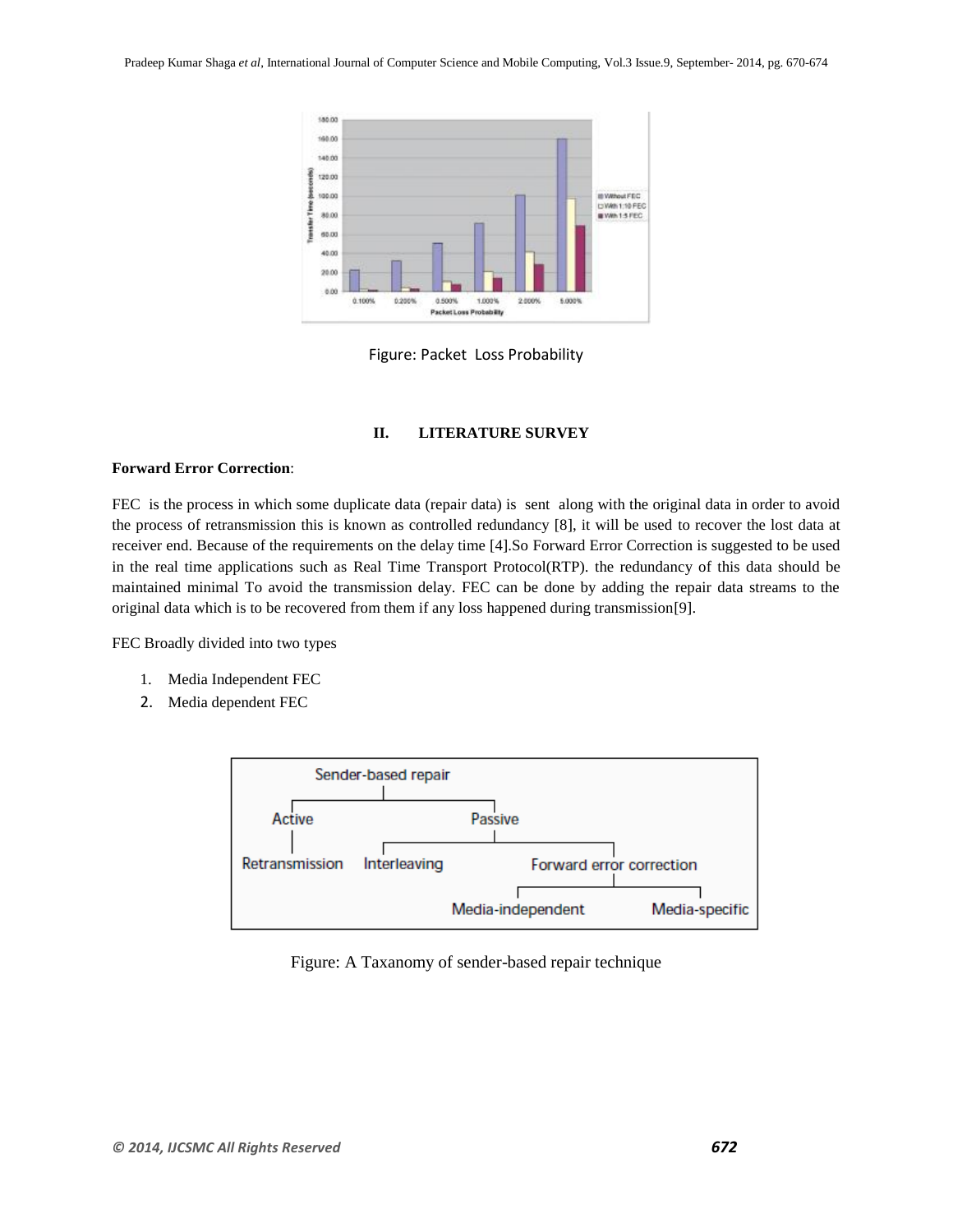

Figure: A Taxanomy of error concealment techniques

#### FEC Based Algorithm Steps:

To say it in simple we have perfomed it in module wise . The main modules in source end are FEC Encoding, Interleaving. At source End first we performed FEC Encoding i.e mathematical manipulation of shifting of bits and ex-or operations in an ordered way. Next operation is interleaving for security enhancement.

#### Interleaving:

Interleaving is a way of arranging data in a non-contiguous way in order to increase performance[10]. It is used in data transmission to protest against burst errors. In this module we arrange the data (shuffling) to avoid burst errors which is useful to increase the performance of FEC Encoding[8] .Next we create socket connection to Queue by jdbc connection statements .We create a packet loss there and process them to destination end. At Destination End first we perform FEC Decoding i.e mathematical manipulation of shifting of bits and ex-or operations in an ordered way.

Here we perform three modular redundancy at the encoding end.so any losses occurred at that we can retrieve easily by detailed study of observation. Next operation is De -interleaving to recover the packets in a fashioned way as they arrived from source end.

#### **III. CONCLUSION AND FUTURE SCOPE**

At the packet level FEC using that can easily recover the instances of packet loss in general service provider's network. In this paper we discussed Forward Error Correction potential of recovering the packet losses in a packet-switched network caused due to congestion, provided that the coding rate and other coding parameters are chosen appropriately. FEC suits best for high-rate aggregate flow, rather than the individual flows. Future work includes analysis of the additional delay caused by the FEC coding, perhaps along with new Interleaving concept. Still there is much need to improve the efficacy of FEC coding combined with interleaving in the combating packet losses in IP networks even though there are many codes like Reed Solomon for coding and algorithms like BerlekamMassey algorithm, Back propagation etc.

#### **ACKNOWLEDGMENT**

This work is sustained and done under the esteemed guidelines of Dr. G. Venkat Rami Reddy garu, who is a lecturer and head of the department of Software Engineering at School of IT, Jawaharlal Nehru Technological University, Hyderabad.